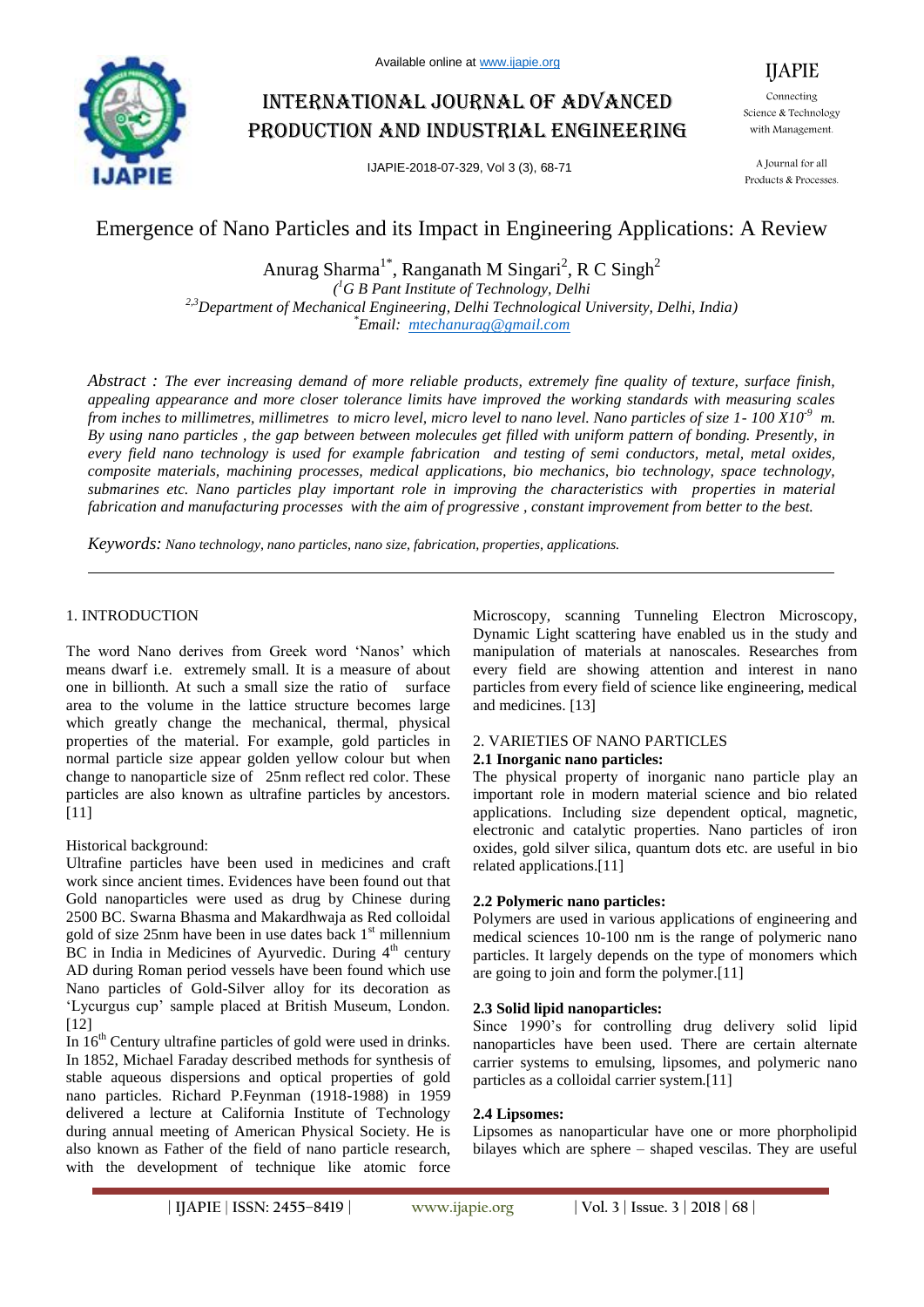in the field of reagen cosmetic industries, pharma ceutical industries, food and forming industries use liposomes.[11]

#### **2.5 Nano crystal:**

It consists of material which is having at least one dimension small than 100 nanometers comprising of atoms in a single or poly-crystalline arrangement. Nano crystals are aggregate of around hundreds or thousands of molecules coombining to from a crystalline structure.[11]

#### 3. SYNTHESIZE OF NANO PARTICLES

The synthesize of nano particle is broadly classified in two type of approach.

- 1. Top down approach.
- 2. Bottom up approach.

In the top down approach the bulk material is converted into very fine size particles called Nano Narticles.

In bottom up approach the atom is processed to nuclei and finally to Nano Particles.

 Sumit Chaudhary and R C Singh make nano particles of ZnO which are the unique material that exhibits multiple properties semiconducting, piezoelectric, pyroelectric high photostability, biocompatibility and biodegradability etc. At higher temperature the nature of the ZnO particles is endothermic and the loss weight upto 10%. ZnO nanoparticles can readily prepared at room temperature from zinc nitrate hexahydrate and cyclohexylamine either in aqueous or ethanolic medium. The size of ZnO Nanoparticles depends on temperature and base concentration. As the temperature increases the size of ZnO Nanoparticles goes on increasing. ZnO nanoparticles can be synthesized from zinc chloride using sodium hydroxide as the precipitant. ZnO nanoparticles/nanorods can be synthesized by reaction of zinc metal with alcohol as the C-O bond of alcohols is readily cleaved by Zn metal. The ethylenediamine can be used as the director and the shape controlling agent.[1,3].Sumit Chaudhary and R C Singh make Gold nano particles 20 ml of very dilute (0.001 M) solution of HAuCl4 (pale yellow colour, Sigma Aldrich) was taken in a beaker. Then 180 ml of distilled water at room temperature was added into the same beaker in order to decrease the molarity to 0.00001 M.Then beaker was put onto a heating plate and heated to 355 K. At around 359 K 2ml of Sodium Citrate solution was added into the beaker. The color of the solution changes from light purple to dark purple and the light red at last the solution became Ruby Red this change in color of the solution is due the scattering of light through the solution as the particle size decreases to Nanoscale the solution turns deep Ruby Red in color[2]. Nishant Mohan and R C Singh presented a review on the tribological properties of lubricating oil. The coefficient of friction and become less and wear rate decrease with the use of nanoparticles[4, 10]

#### **3.1 Methods of synthesize of Nano-particles**

1. Sol-gel technique : In this process particles from an integrated network which produce a compound pre involved in chemical reaction. It is mainly used in the fabrication of metal oxides. The procuror sol deposited on the substrate from a film which for the synthesized for powder making as Nano Particles.[11]

- Sovlo thermal synthesis: Polar solvents are used at different conditions of temperature above boiling points and in condition of under pressure at versatile low temperature.[11]
- 3. Chemical reducing : Sodium borhydride, hydrazine hydrate and sodium citrate are some of commonly used reducing agents in which ionic salts get involved in reduction process by an appropriate medium in the presence of surfactant.[12]
- 4. Laser ablation: Highly focused beam of laser is used for removing material from a solid surface. The absorption of laser energy evaporates the material and deposited material for the processed for Nano particles.[12]
- 5. Intert gas condensation: In this process, an ultra high vacuum chamber is filled with argon or helium gas. The pressure is mainted around 100 Pascal. So, metals evaporate and condense in the form of small crystals accumulate on liquid nitrogen filled chamber[13]
- 6. Bio synthesis of nanoporticles : It involve preparation of botanical extracts, bio reduction depend on reaction mixture and incubation time.[13]

#### 4. CHARACTERIZATION OF NANO PARTICLES

#### **4.1 Uv - visible absorption spectroscopy:**

Uv stands for ultra violet radiations in this process a light is passed through sample solution and amount of absorbed light is measured. The difference with the variation of wavelength absorbance is measured at each wavelength. The amount of absorbance is used for measuring the concentration of solution. It is based on Beer - Lamberts Law. According to which absorbance is proportional to the concentrations of the attenuating species as well as the thickness of material sample.<sup>[13]</sup>

#### **4.2 X- Ray diffraction (XRD) analysis:**

X- rays are used for determination of crystallographic structure and morphology it gives information about translational symmetry size, shape of unit cell from peak positions and electron density inside the unit cell.[13]

#### **4.3 Fourier Transform Infrared spectroscopy(FTIR):**

This technique measures the relationship between infrared intensity vs wavelength of light. This is used to determine the nature of associated features of biological extracts with Nano Particles.<sup>[14]</sup>

#### **4.4 Transmission electron microscopy (TEM):**

In this technique a beam of electrons is transmitted through an ultra thin specimen. The image is formed through interaction of electrons transmitted over the specimen when image is magnified and focused out an imaging device. It forms a major analysis in scientific fields in both physical and biological sciences. It has application in cancer research, virology, material science, pollution, nanotechnology and semiconductor research.[13]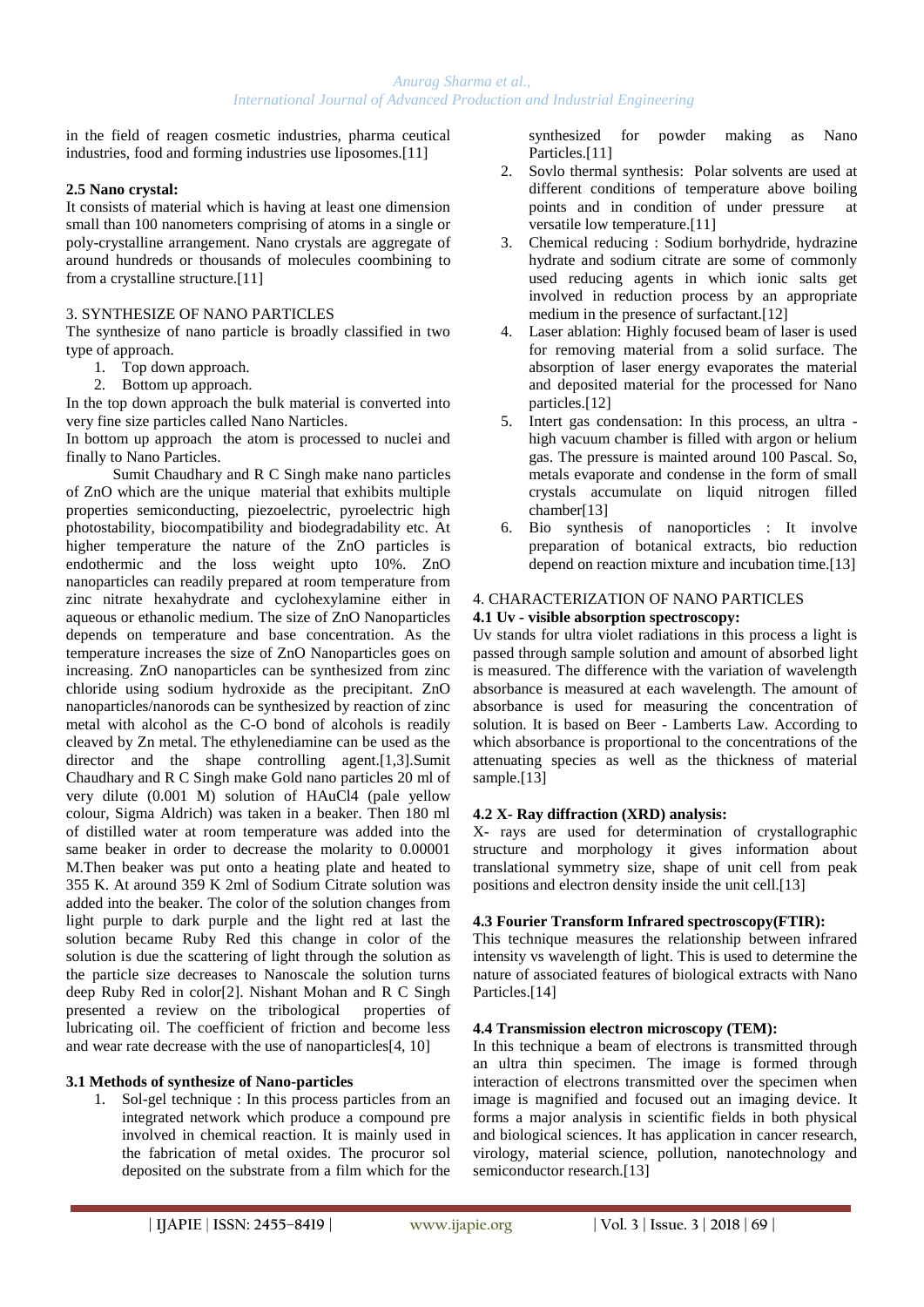#### **4.5 Scanning electron microscope (SEM):**

The scanning electron microscope works on the principal of an optical microscope but it measures the electrons scattered from sample rather than photon. Therefore, electrons are accelerated by an electric potential having wavelength shorter than one photon. This results in high magnification power with 200,000 times other optical microscopic techniques.[13]

#### 5. APPLICATION OF NANO PARTICLES

#### **5.1 Applications of Nano Particles in drug delivery:**

Nano particles are used in different types of drugs and medicines.They enhance the drug absorbity in body and reduce toxic effects.[11]

#### **5.2 Application of Nano Particles in food technology:**

Nano particles are used in manufacturing of nano materials which have been added during cultivation production processing of packaging. They enhance the productivity and provide longer life for the food item to be used without any side effects to human body[11].

#### **5.3 Application of Nano Particles cancer treatment:**

Nano Particles are used in cancer treatment and other bio medical uses. Nano Particles of gold Au, silver Ag and some magnetic oxides in particular  $F_3$  O<sub>4</sub> have been used and further research is going on in the treatment of cancer and other medical applications[12]

#### **5.4 Machining processes comprise of mainly grinding, turning, milling and drilling:**

In all these processes the aim is to reduce cutting forces, improve surface roughness and tool wear. Surface roughness plays an important role in engineering applications. A good surface finish is desired to improve the properties, fatigue strength, corrosion resistance and aesthetic appeal. Ranganath M S etal. conducted the analysis of influence of turning parameters such as speed, feed rate and depth of cut on surface roughness. The result of machining experiments were used to characterize main factors affecting surface roughness by DOE technique like Taguchi, Full Factorial, Response Surface Methodology , ANOVA etc.[5-7]. Ranganath M S etal. Performed experiments from conventional lathe machine to CNC Lathe Machine, workpiece material mild steel, Aluminium Alloy 6061 and cutting tool as HSS and carbide inserts with the change of tool geometry and analysis the co – related data with surface roughness in dry run with the selection of Optimum cutting parameters and surface roughness.[8-9]. Ranganath M S et al performed such operations for drilling blind holes and go through holes and selected for optimum cutting parameters. To lower down the heat generated in workpiece and cutting tool, cutting fluid plays an important role. Genarally, cutting fluid is mixed with water in the composition of 10% cutting fluid and 90% water. This emulsion has cooling properties but very less or no lubrication. Addition of nano particles increase cooling effect, lubricating effect with improve surface roughness reduce tool wear and cutting forces nano –  $SiO<sub>2</sub>$  in cutting

fluid and nano  $TiO<sub>2</sub>$  as in water soluble or oil soluble reduce coefficient of friction and wear rate[15-17,23,39].

#### **5.5 Nano Particles used in polymer composites enhance the tribological properties:**

There is decrease of 27% and 47.7 % in the average friction coefficient and abrasion rate. Young Modulus increased by 190%[5]. Nanoparticles improve the wear loss volume of materials  $[6,7]$  Nano  $SiO<sub>2</sub>$  improve the thermal properties, mechanical performance and tribological properties[8-11]

#### 6. CONCLUSION

In current study emergence of Nano Particles is explained from historical past. Applications of nano field are very wide which depend upon the historical past experience and enhanced by the new and innovative work of Researchers, Scientists, Engineers, Doctors and Research Scholors. The world of Nano Particles is very large and full of new challenges with great opportunities for developing new material and improving properties of the existing materials.

#### 7. FUTURE SCOPE OF WORK

There is lot of scope for improving and inventing the change of behavior in thermal, mechanical, tribological, rhelogical with the use of Nano Particles. It has been found that an improvement of from 1% to 80% according to type of Nano particles, percentage of concentration in parent material or fluid. This field is full of new research work.

#### **REFERENCES**

- [1] Sumit Chaudhary, Ramesh Chandra Singh , Rajiv Chaudhary, Synthesis and characterization of ZnO nanoparticles, International Conference on Advanced Production And Industrial Engineering(2016) 103- 106.
- [2] Sumit Chaudhary, R. C. Singh, Rajiv Chaudharhy, Analysis and synthesis of gold nanoparticles, International Journal of Advanced Production and Industrial Engineering,1(2)(2016), 45-50.
- [3] Sonia, Sumit Chaudhary, Synthesis and analysis of ZnO nanoparticles, International Journal of Enhanced Research in Science & Engineering, (5) (2016),1-4.
- [4] Nishant Mohan, Mayank Sharma, R. C. Singh, Review of tribological properties of lubricating oils with nanoparticle additives, International Conference of Advance Research and Innovation (2014), 400- 403.
- [5] Ranganath M S, Vipin, Harshit, Optimization of process parameters in turning operations using response surface methodology: A Review, International Journal of Emerging Technology and Adavanced Engineering, 4 (10), (2014) 351 – 360.
- [6] Ranganath M S, Vipin, Effect of machining parameters on surface roughness with turning process - Literature Review, International Journal of Advance Research and Innovation,(2)(2015), 531- 536.
- [7] Ranganath M S, Vipin, Effect of rake angles on surface roughness in CNC turning, International Journal of Advance Research and Innovation,2 (5),  $(2015),522 - 530.$